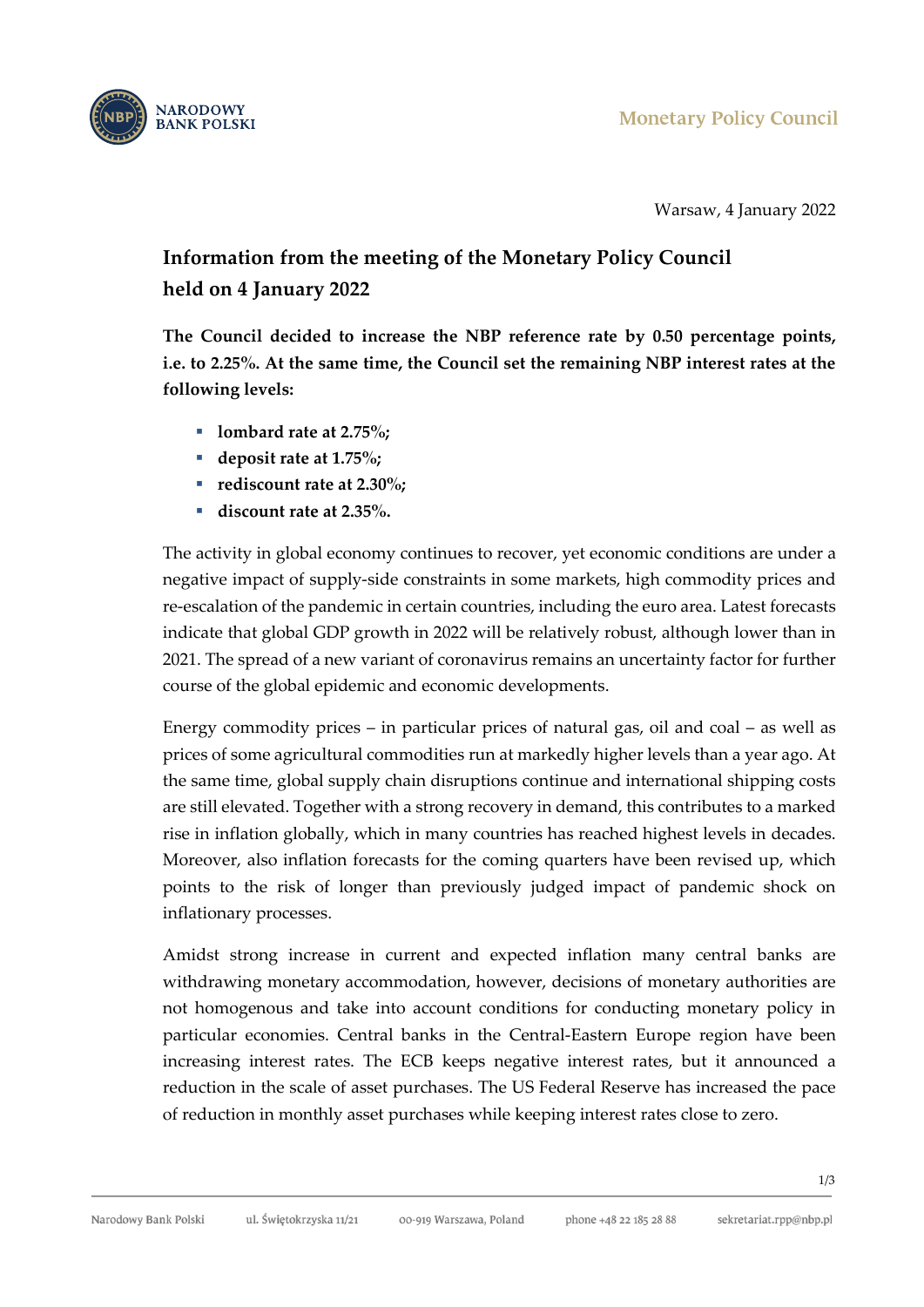

In Poland, despite another wave of increase in infections, economic activity continues to recover, as indicated by monthly data on industrial production, retail sales and construction and assembly output. The situation in the labour market continues to improve, which is reflected in decreasing unemployment, rising employment and a marked increase in average wages. In the coming quarters economic conditions are expected to remain favourable. However, there are uncertainty factors related to the impact of the pandemic on global and domestic economic conditions, as well as to the effects of supply-side constraints and high energy commodity prices on the economy.

Inflation in Poland in November 2021 increased to 7.8% in annual terms, and in monthly terms it amounted to 1.0%. A significant contribution to an increase in inflation was made by the rise in global prices of commodities – including energy and agricultural commodities – observed in the second half of 2021, record high increase in prices of  $CO<sub>2</sub>$ emission allowances, rising prices of goods whose supply has been constrained by global pandemic disruptions as well as earlier increase in electricity prices and in waste disposal charges. Ongoing economic recovery, including demand driven by rising household income, has also added to an increase in inflation. These factors, together with a rise in regulated tariffs on electricity, natural gas and thermal energy will contribute to inflation remaining at an elevated level also in 2022. In turn, a reduction in some tax rates as part of the so-called Anti-inflationary Shield will have a curbing impact on inflation.

In a longer perspective, inflation will decrease, which will be supported by expected fading of some global shocks currently boosting price growth, as well as by an increase in the NBP interest rates. At the same time, amidst further economic recovery and expected continuation of favourable labour market conditions, as well as probably more lasting impact of external shocks on price dynamics, there persists a risk of inflation running above the NBP inflation target in the monetary policy transmission horizon. In order to reduce this risk, i.e. striving to decrease inflation to the NBP target in the medium term, the Council decided to increase NBP interest rates again. The increase of the NBP interest rates will also curb inflation expectations.

Decisions of the Council in the coming months will continue to be aimed at reducing inflation to a level consistent with the NBP inflation target in the medium term, while taking into account economic conditions, so as to ensure medium-term price stability and at the same time support sustainable economic growth after the global pandemic shock. The Council's assessment regarding the total scale of monetary tightening necessary for